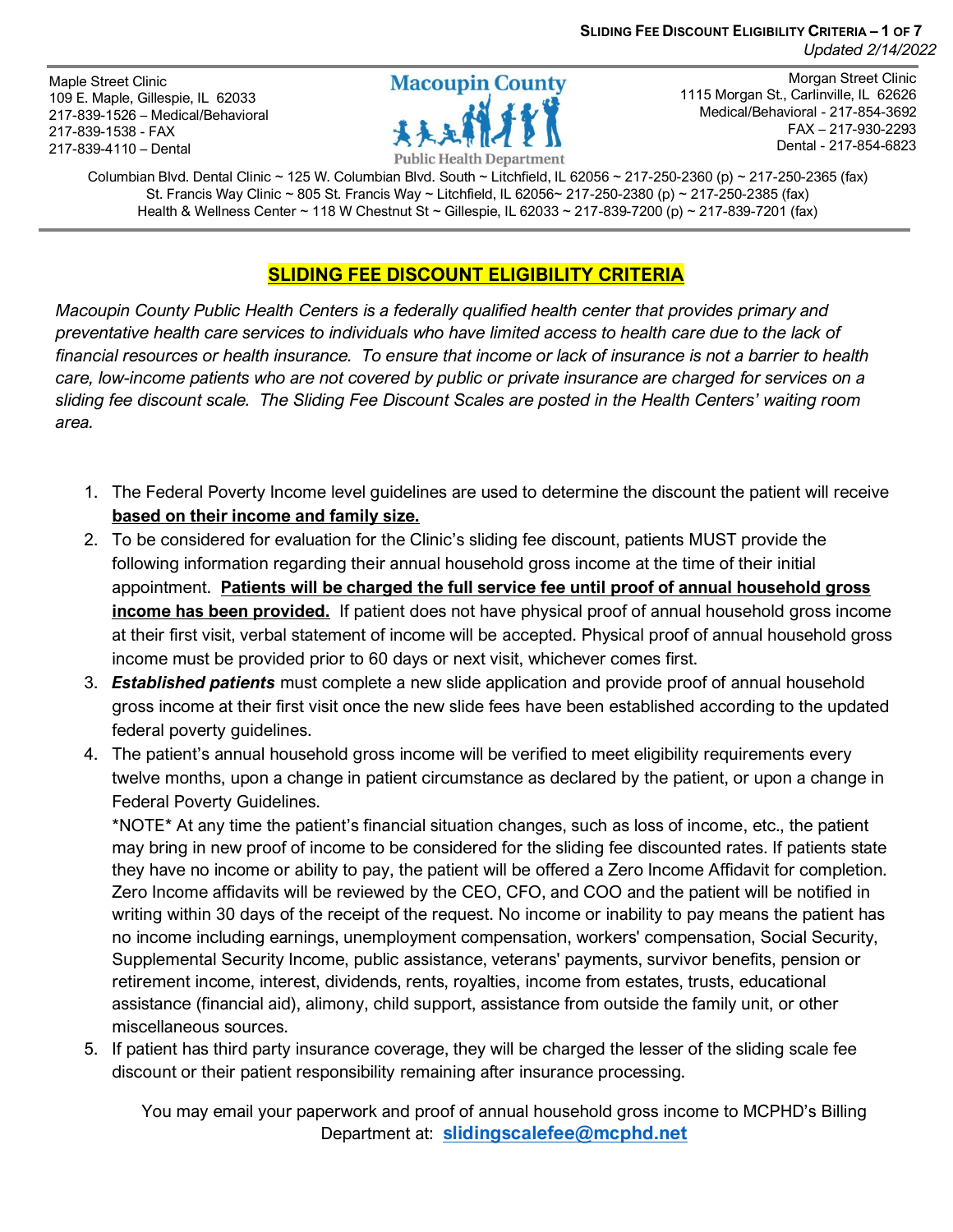#### **ACCEPTABLE FORMS OF PROOF OF INCOME**

- 1. Two or more months of the most recent pay stubs
- 2. Federal Tax Return for the previous year
- 3. 1099 form, Self-Employment Records
- 4. Other income records
	- a. Employment Verification Statement
	- b. Verification of Unemployment
	- c. Disability Insurance Award Letter
	- d. Zero Income Affidavit Verified and approved by CEO, CFO, and COO
	- e. Social Security Benefit Letter

### **For the purposes of the Sliding Fee Discount Program Eligibility, the definition of family and income are stated below:**

**Definition of Family**: A group of two or more persons related by birth, marriage, or adoption who live together; all such related persons are considered as members of one family, aka family unit

#### **Definition of Housing Unit**: A house or apartment

**Definition of Unrelated Individual:** An unrelated individual is a person who is not living with any relatives. An unrelated individual may be the only person living in a housing unit or may be living in a housing unit in which one or more persons also live who are not related to the individual in question by birth, marriage, or adoption.

**Definition of Household:** A household consists of all the persons who occupy a housing unit (house or apartment), whether they are related to each other or not. If a family and an unrelated individual, or two unrelated individuals, are living in the same housing unit, their household would consist of two family units.

**Definition of Income:** Income is defined as earnings over a given period of time used to support an unrelated individual or family unit based on set criteria of inclusions and exclusions. Income is distinguished from assets, as assets are a fixed economic resource while income is comprised of earnings. Income includes earnings, unemployment compensation, workers' compensation, Social Security, Supplemental Security Income, public assistance, veterans' payments, survivor benefits, pension or retirement income, interest, dividends, rents, royalties, income from estates, trusts, educational assistance (financial aid), alimony, child support, assistance from outside the family unit, and other miscellaneous sources.

**Definition of annual household gross income:** Annual household gross income is defined as income for all members of a family unit. Annual household gross income is based on the **gross** income before taxes or other deductions for all members of the family unit.

- 1. The Clinic uses the Federal Poverty Income level guidelines to determine the discount the patient will receive based on their income and family size.
- 2. If a patient requests to be evaluated for the Sliding Fee Discount Program, they MUST bring information regarding their annual household gross income with them when they come to their initial appointment. Patient will be charged full fee until proof of income is provided.
- 3. To continue to qualify for sliding fee discount, the patient will need to provide annual household gross income information annually upon request.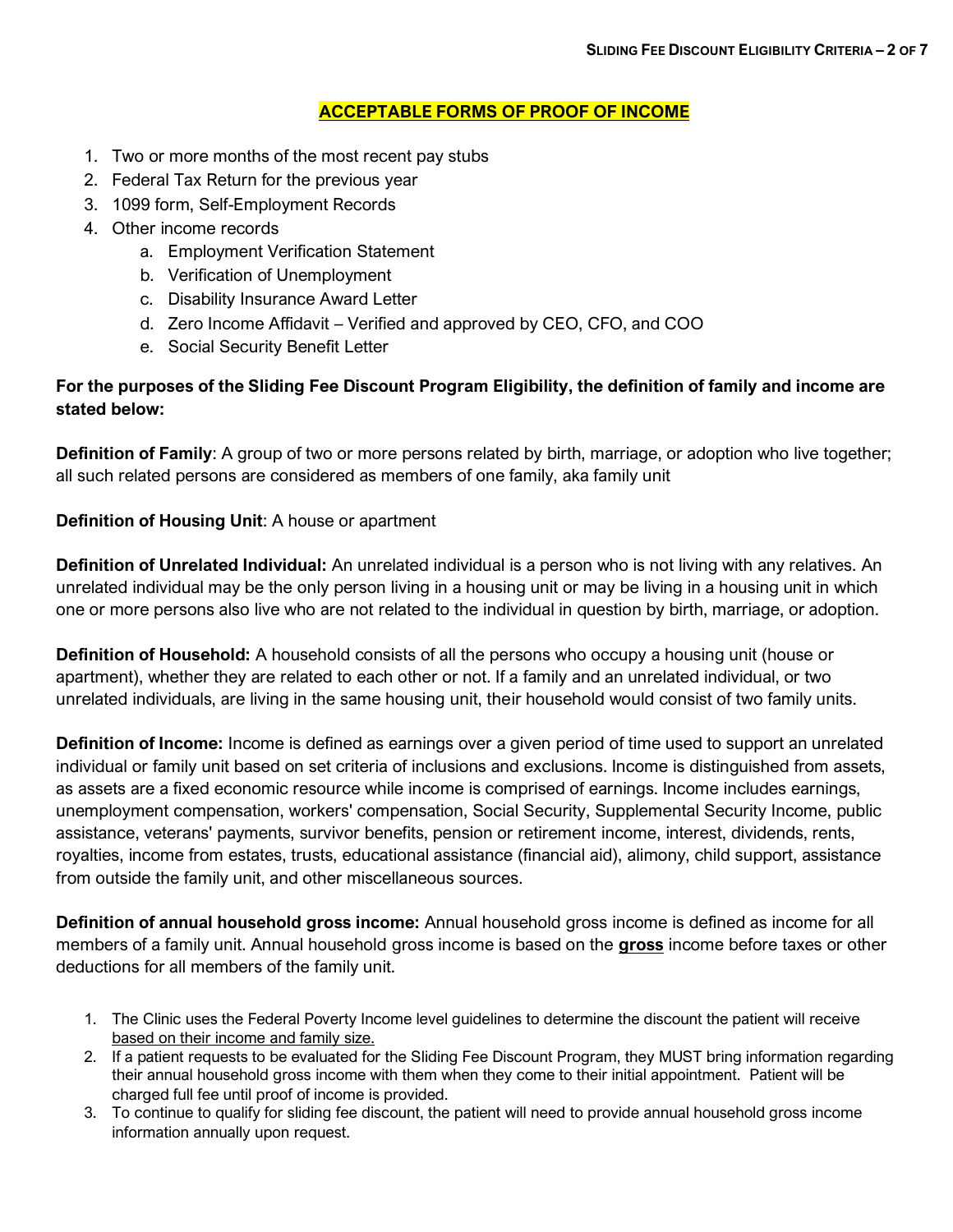#### **Family Unit Verification Worksheet**

Patient Name **Date of Birth Patient Name** 

Number of people supported by family unit's annual household gross income

List the people in the family unit, their date of birth and their relationship to patient.

| Name | Date of Birth | Relationship to Patient   Annual Gross Income |  |
|------|---------------|-----------------------------------------------|--|
|      |               |                                               |  |
|      |               |                                               |  |
|      |               |                                               |  |
|      |               |                                               |  |
|      |               |                                               |  |
|      |               |                                               |  |
|      |               |                                               |  |
|      |               |                                               |  |

*I understand that all the information given may be confirmed by Macoupin County Public Health Centers. I also understand that providing false information is considered fraud and will result in a denial of the Sliding Fee Discount Program application and that I will owe the charges for the services rendered. I understand that if I am approved, the discount is good from the date of the application to the next release of the federal poverty guidelines and that I will have to complete another application at that point for the discount to*  continue. I also understand that if I am approved for the discount, I am obligated to inform Macoupin County Public Health Centers if *my financial situations change so that Macoupin County Public Health Centers can re-evaluate my eligibility for the discount.*

Applicant Name – (please print): \_\_\_\_\_\_\_\_\_\_\_\_\_\_\_\_\_\_\_\_\_\_\_\_\_\_\_\_\_\_\_\_\_\_\_\_\_\_\_\_\_\_\_\_\_\_\_\_\_

Applicant Signature \_\_\_\_\_\_\_\_\_\_\_\_\_\_\_\_\_\_\_\_\_\_\_\_\_\_\_\_\_\_\_\_\_\_\_\_\_\_\_\_ Date\_\_\_\_\_\_\_\_\_\_\_\_\_\_\_\_\_\_\_\_\_\_

Please email your paperwork and proof of annual household gross income to MCPHD's Billing Department at:

**[slidingscalefee@mcphd.net](mailto:slidingscalefee@mcphd.net)**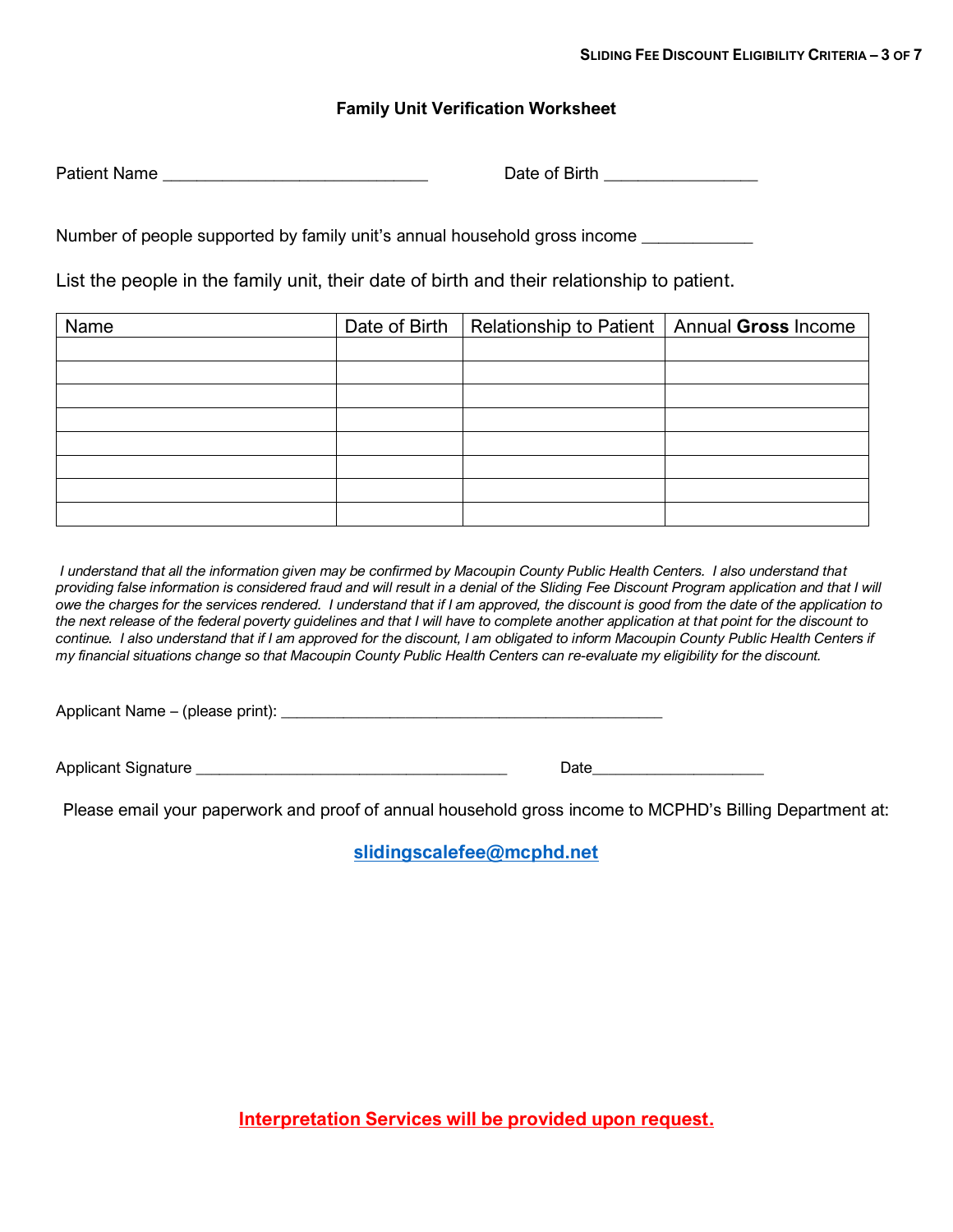Maple Street Clinic 109 E. Maple, Gillespie, IL 62033 217-839-1526 – Medical/Behavioral 217-839-1538 - FAX 217-839-4110 – Dental



Morgan Street Clinic 1115 Morgan St., Carlinville, IL 62626 Medical/Behavioral - 217-854-3692 FAX – 217-930-2293 Dental - 217-854-6823

Columbian Blvd. Dental Clinic ~ 125 W. Columbian Blvd. South ~ Litchfield, IL 62056 ~ 217-250-2360 (p) ~ 217-250-2365 (fax) St. Francis Way Clinic ~ 805 St. Francis Way ~ Litchfield, IL 62056~ 217-250-2380 (p) ~ 217-250-2385 (fax) Health & Wellness Center ~ 118 W Chestnut St ~ Gillespie, IL 62033 ~ 217-839-7200 (p) ~ 217-839-7201 (fax)

## **PROOF OF INCOME WORKSHEET**

*(for employee use ONLY)*

Patient name \_\_\_\_\_\_\_\_\_\_\_\_\_\_\_\_\_\_\_\_\_\_\_\_\_\_\_\_\_\_\_\_\_\_\_

Number of people in family unit

Enter amount of annual household gross income

If they get paid monthly multiply gross amount times 12. If they get paid biweekly multiply gross amount times 26.

Gross amount\_\_\_\_\_\_\_\_\_\_\_\_\_\_\_\_\_\_\_\_\_\_\_ Gross amount \_\_\_\_\_\_\_\_\_\_\_\_\_\_\_\_\_

Gross Amount times 12 **Gross Amount times 26 Gross Amount times 26 Gross Amount times 26** 

**This amount is your annual income This amount is your annual income**

 $\textbf{\$}$ 

If they get paid weekly multiply gross amount times 52. If they get paid bimonthly multiply gross amount times 24.

Gross amount \_\_\_\_\_\_\_\_\_\_\_\_\_\_\_\_\_ Gross amount \_\_\_\_\_\_\_\_\_\_\_\_\_\_\_\_\_

Gross Amount times 52 **State 3 and State 3 and State 3 and State 3 and State 3 and State 3 and State 3 and State 3 and State 3 and State 3 and State 3 and State 3 and State 3 and State 3 and State 3 and State 3 and State 3** 

**This amount is your annual income This amount is your annual income**

 $\sim$  5

**Sliding Fee Discount Program paperwork completed. Yes No**

**Proof of annual household gross income received. Yes No**

**Data entered in NextGen. Yes No**

**Completed by (employee signature) \_\_\_\_\_\_\_\_\_\_\_\_\_\_\_\_\_\_\_\_\_\_\_\_\_\_\_\_\_\_\_\_\_\_\_\_\_\_\_\_\_ Date \_\_\_\_\_\_\_\_\_\_\_\_\_\_\_\_\_\_\_**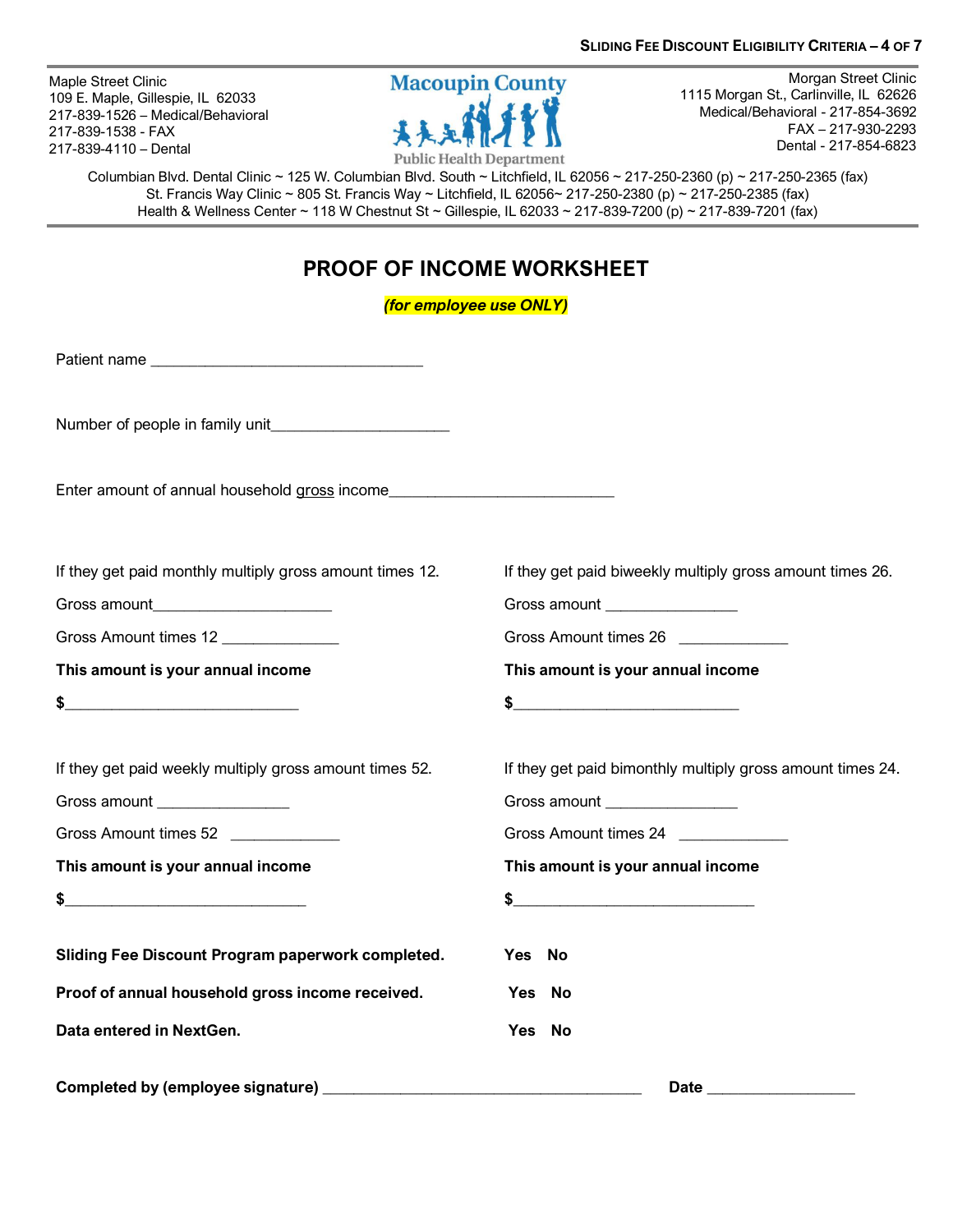Maple Street Clinic 109 E. Maple, Gillespie, IL 62033 217-839-1526 – Medical/Behavioral 217-839-1538 - FAX 217-839-4110 – Dental



Morgan Street Clinic 1115 Morgan St., Carlinville, IL 62626 Medical/Behavioral - 217-854-3692 FAX – 217-930-2293 Dental - 217-854-6823

Columbian Blvd. Dental Clinic ~ 125 W. Columbian Blvd. South ~ Litchfield, IL 62056 ~ 217-250-2360 (p) ~ 217-250-2365 (fax) St. Francis Way Clinic ~ 805 St. Francis Way ~ Litchfield, IL 62056~ 217-250-2380 (p) ~ 217-250-2385 (fax) Health & Wellness Center ~ 118 W Chestnut St ~ Gillespie, IL 62033 ~ 217-839-7200 (p) ~ 217-839-7201 (fax)

### **PROMPT PAY POLICY**

The Macoupin County Public Health Centers offer a Prompt Pay Policy for those patients who do not qualify for the Sliding Fee Discount. The "Prompt Pay Policy" will follow the below guidelines below:

**Patients will be required to pay a \$75 same day of service payment and will receive a same day of service discounted adjustment. If a patient is covered by third party insurance, the discount will be applied after insurance payments are made. Patients are required to self-attest to their stated income and household size if their annual household gross income is greater than the federal poverty guidelines. Patients are not required to provide proof of annual household gross income if their annual household gross income is greater than the federal poverty level guidelines. Additional charges will apply to non- covered services and will be disclosed on a separate contract agreement form.**

| <b>Patient stated annual household gross income \$</b>                                                                    | # of members in family unit ______________ |
|---------------------------------------------------------------------------------------------------------------------------|--------------------------------------------|
| I understand that to perjure myself to obtain financial assistance is a fraudulent offense for which I can be prosecuted: |                                            |
|                                                                                                                           |                                            |
|                                                                                                                           |                                            |
|                                                                                                                           |                                            |

Witnessed by \_\_\_\_\_\_\_\_\_\_\_\_\_\_\_\_\_\_\_\_\_\_\_\_\_\_\_\_\_\_\_\_\_\_\_\_\_\_\_\_\_\_\_\_\_\_\_\_\_\_\_\_\_\_\_\_\_\_\_ Date \_\_\_\_\_\_\_\_\_\_\_\_\_\_\_\_\_\_

*Although a patient's inability to pay for services will not prohibit services being provided, a patient who refuses to pay even though able to pay, may be subject to collection activities.* 

**Interpretation Services will be provided upon request.**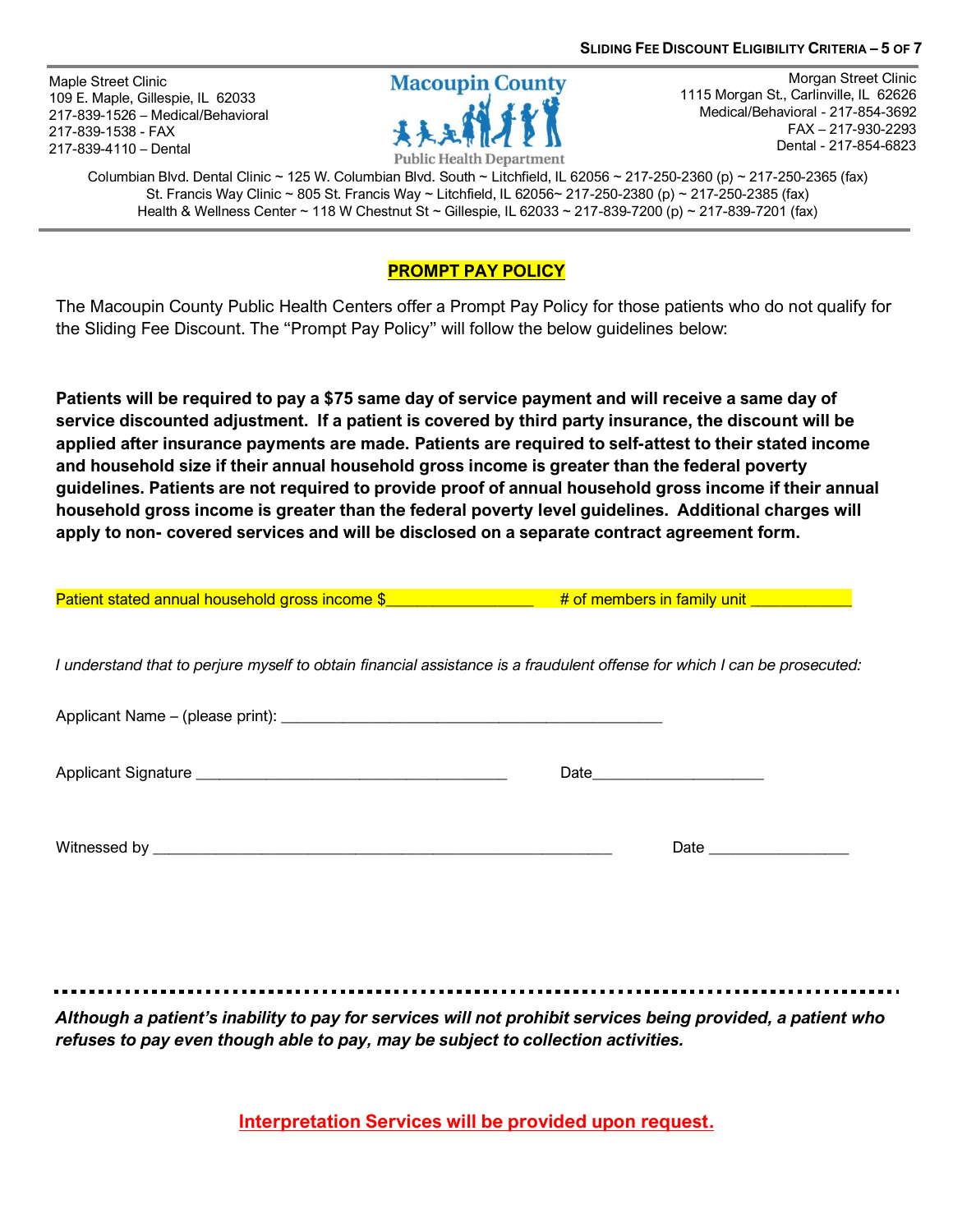# **Sliding Discount Fee Schedules**

| <b>Family Size</b> | Level 1          | Level 2           | Level 3           | Level 4           | Level 5           | Full Fee, No Discount |
|--------------------|------------------|-------------------|-------------------|-------------------|-------------------|-----------------------|
|                    | \$0 -\$13,590    | \$13,591-\$16,988 | \$16,989-\$20,385 | \$20,386-\$23,783 | \$23,784-\$27,180 | >\$27,181             |
| 2                  | \$0 - \$18,310   | \$18,311-\$22,888 | \$22,889-\$27,465 | \$27,466-\$32,043 | \$32,044-\$36,620 | >\$36,621             |
| 3                  | \$0-\$23,030     | \$23,031-\$28,788 | \$28,789-\$34,545 | \$34,546-\$40,303 | \$40,304-\$46,060 | >\$46,061             |
| 4                  | \$0 -\$27,750    | \$27,751-\$34,688 | \$34,689-\$41,625 | \$41,626-\$48,563 | \$48,564-\$55,500 | >\$55,501             |
| 5                  | \$0 -\$32,470    | \$32,471-\$40,588 | \$40-589-\$48,705 | \$48,706-\$56,823 | \$56,824-\$64,940 | >\$64,941             |
| 6                  | \$0 -\$37,190    | \$37,191-\$46,488 | \$46,489-\$55,785 | \$55,786-\$65,083 | \$65,084-\$74,680 | >\$74,681             |
|                    | \$0 - \$41,910   | \$41,911-\$52,388 | \$52,389-\$62,865 | \$62,866-\$73,343 | \$73,344-\$83,820 | >\$83,821             |
| 8                  | \$0 - \$46,630   | \$46,631-\$58,288 | \$58,289-\$69,945 | \$69,946-\$81,603 | \$81,604-\$93,260 | >\$93,261             |
|                    |                  |                   |                   |                   |                   | **See Prompt Pay      |
|                    | \$30 Minimum Due | \$35 Minimum Due  | \$40 Minimum Due  | \$45 Minimum Due  | \$50 Minimum Due  | Policy                |
|                    |                  |                   |                   |                   |                   |                       |

#### 2022 Dental Sliding Discount Fee Schedule

2022 Medical/Behavioral Health Discount Fee Schedule

| <b>Family Size</b> | Level 1          | Level 2           | Level 3           | Level 4           | Level 5           | Full Fee, No Discount |
|--------------------|------------------|-------------------|-------------------|-------------------|-------------------|-----------------------|
|                    | \$0 -\$13,590    | \$13,591-\$16,988 | \$16,989-\$20,385 | \$20,386-\$23,783 | \$23,784-\$27,180 | >\$27,181             |
| 2                  | $$0 - $18,310$   | \$18,311-\$22,888 | \$22,889-\$27,465 | \$27,466-\$32,043 | \$32,044-\$36,620 | >\$36,621             |
| з                  | \$0 -\$23,030    | \$23,031-\$28,788 | \$28,789-\$34,545 | \$34,546-\$40,303 | \$40,304-\$46,060 | >\$46,061             |
| 4                  | \$0 -\$27,750    | \$27,751-\$34,688 | \$34,689-\$41,625 | \$41,626-\$48,563 | \$48,564-\$55,500 | >\$55,501             |
| 5                  | \$0 -\$32,470    | \$32,471-\$40,588 | \$40-589-\$48,705 | \$48,706-\$56,823 | \$56,824-\$64,940 | >\$64,941             |
| 6                  | \$0 -\$37,190    | \$37,191-\$46,488 | \$46,489-\$55,785 | \$55,786-\$65,083 | \$65,084-\$74,680 | >\$74,681             |
|                    | $$0 - $41,910$   | \$41,911-\$52,388 | \$52,389-\$62,865 | \$62,866-\$73,343 | \$73,344-\$83,820 | >\$83,821             |
| 8                  | \$0 -\$46,630    | \$46,631-\$58,288 | \$58,289-\$69,945 | \$69,946-\$81,603 | \$81,604-\$93,260 | >\$93,261             |
|                    |                  |                   |                   |                   |                   | **See Prompt Pay      |
|                    | \$20 Minimum Due | \$30 Minimum Due  | \$35 Minimum Due  | \$40 Minimum Due  | \$45 Minimum Due  | Policy                |